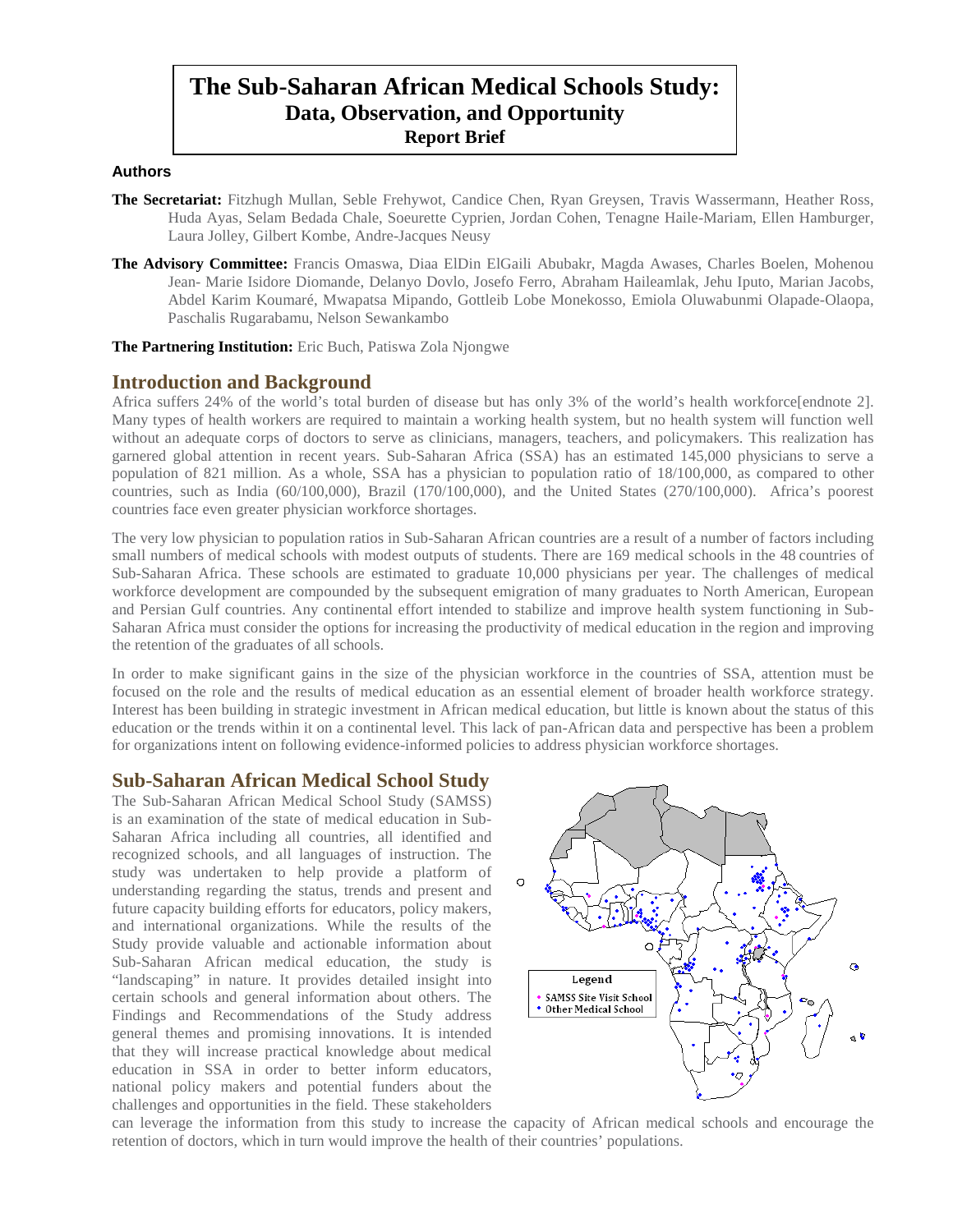# **SAMSS Research Plan**

The work of SAMSS began with a comprehensive literature review and a series of key informant interviews to gain a complete, overall picture of medical education in SSA. Primary data was gathered using two techniques; site visits of selected schools and a survey of all identified schools. Site visits were made to ten medical schools gathering onsite and largely qualitative information about each school in its national context. The selected schools represent a mix of geography, language of instruction, age of school, ownership type, and curriculum types, chosen as a group to reflect the continental variability of these institutions. The participating schools are:

| <b>SAMSS Participating Schools</b>                  |                                                            |
|-----------------------------------------------------|------------------------------------------------------------|
| College of Medicine, University of Ibadan (Nigeria) | The Catholic University of Mozambique Faculty of Medicine  |
| College of Medicine, University of Malawi           | Walter Sisulu University School of Medicine (South Africa) |
| Hubert Kairuki Memorial University (Tanzania)       | University of Cocody School of Medicine (Cote d'Ivoire)    |
| Jimma University School of Medicine (Ethiopia)      | University of Gezira Faculty of Medicine (Sudan)           |
| Makerere University School of Medicine (Uganda)     | University of Mali Faculty of Medicine                     |

Site visit teams included two members of the Secretariat and two members of the Advisory Committee. Site visits followed a semi-structured interview protocol, and included meetings with the medical school administrative leadership, faculty members, students, and clinical instructors, as well as public officials at the ministries of health and education and the national medical council or equivalent. Capacity development, innovation, and retention were constant themes in all visits. The site visits took place between May, 2009 and February, 2010. Each site visit concluded with the visitors delineating a series of findings concerning the school, its challenges and successes.

The second data gathering instrument was a descriptive survey including quantitative and qualitative questions sent to all identified SSA medical schools. The requested information included institutional characteristics, funding, students, faculty, curriculum, school infrastructure, and barriers to scaling up the numbers and quality of medical doctors trained. Questionnaires also provided space for qualitative inputs from respondents. A response rate of 72% (105 responses to 148 surveys) was achieved. The survey study was coordinated and the questionnaires reviewed by a research team at the University of Pretoria in conjunction with the Secretariat at GWU.

Following the final site visit and the close of the survey study, the Secretariat grouped, organized and prioritized all of the site visit findings and performed a descriptive analysis of the survey results. After extensive consultation with the advisory committee, 14 issues were endorsed as the final SAMSS Findings. These are divided into three groups: general findings, challenges, and innovations.

# **SAMSS Findings**

## **General Findings**

### **1) Many countries are prioritizing the scale up of medical education as part of overall health sector strengthening.**

There is a high level of interest in expanding and improving medical education in Sub-Saharan Africa. In many cases, expansion is being advanced by national, regional and local governments – drafting long term plans, making major financial commitments, and focusing on the retention and distribution of medical graduates. This has resulted in substantial positive energy in many medical schools. In countries where governments have national plans for the scale up of human resources for health, medical education and physician capacity are benefitting.

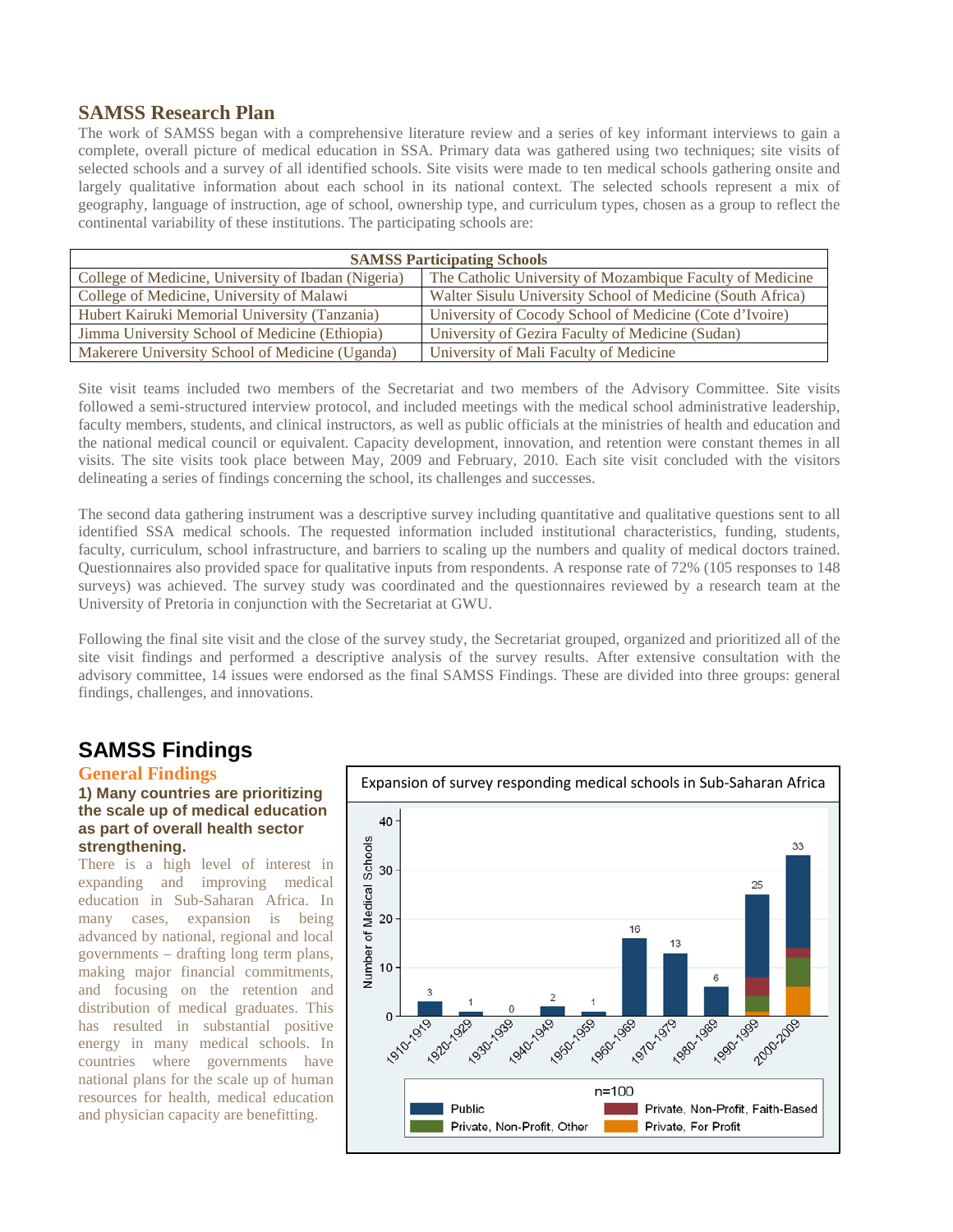

## **2) Physician "brain drain" is a special problem for medical education.**

The emigration (external brain drain) of faculty members and specialized doctors poses a particular problem for the stability and growth of medical education. Internal brain drain, or loss of physicians and medical school faculty to non-governmental organizations (NGOs), is an additional challenge to medical education and public health care systems. Medical schools have difficulty competing with NGO salaries and benefits.

#### **3) Accreditation and quality measurement are important developments for standardizing medical education and physician capabilities.**

Many countries have instituted accreditation policies for medical schools and some have developed certification standards for doctors. While these are not uniform, they represent significant benchmarks for medical education

and important efforts to standardize the quality of medical training and physician practice. There are also some efforts to create regional standards which would provide economies of scale in testing and the ability to share evaluation resources.

## **Challenges**

#### **4) The status of the country's health system affects medical education and physician retention.**

In some countries there is a mismatch between the number of medical students trained and the number of doctors the government can employ, creating a failure of absorption and contributing to physician emigration. In many countries a private sector is developing which may increase physician absorption, but the preponderance of jobs for medical graduates remains in the public sector. Therefore, positions available, reasonable compensation, good management, opportunities for advancement and further training, and personal security all are critical to the retention of medical graduates. Further, lack of infrastructure (clinical supplies, IT, basic utilities) can discourage physicians from practicing in rural areas.

## **5) Coordination among ministries of education and ministries of health improves medical schools' ability to increase health workforce capacity.**

Ministries of education fund medical schools, effectively determining the number of doctors available for practice. Ministries of health hire medical graduates and are responsible for national staffing of health care systems. Coordination between the ministries of education and health for the purposes of planning, budgeting, and managing educational outcomes is essential and often not as effective as it might be.

#### **6) Shortages of medical school faculty are endemic and problematic.**

Despite innovations at many schools to improve faculty recruitment and retention through financial and nonfinancial incentives (such as salary top ups, research support, housing, educational support for families), substantial and long term faculty scarcities remains a major barrier to medical school expansion. Areas that are particularly problematic are the basic sciences, where few scientists are trained, and specialty physicians, whose numbers are few and for whom emigration is a constant threat. Some schools rely heavily on expatriate faculty from Europe or North America but this is seen by all as a temporary solution.

#### **7) Problems with infrastructure for medical education are ubiquitous and limiting.**

Medical schools are demanding institutions. They require basic services such as an adequate physical plant and a dependable source of power as well as laboratories, classrooms, hostels, teaching aids, books, libraries, journals, computers, connectivity, and clinical teaching sites. Some schools have been innovative in developing their own income generating activities in order to support education activities. However, infrastructure continues to pose a major educational challenge in many settings and warrants strategic attention and investment.

#### **8) Variability in secondary school quality creates challenges in medical school admissions.**

The variability of secondary education in many settings presents a problem for medical educators, particularly in increasing the number of students from rural and underserved areas. Some schools have implemented pre-university preparatory programs to ready students for the medical school curriculum. However, preparatory programs are an additional cost burden for medical schools and students.